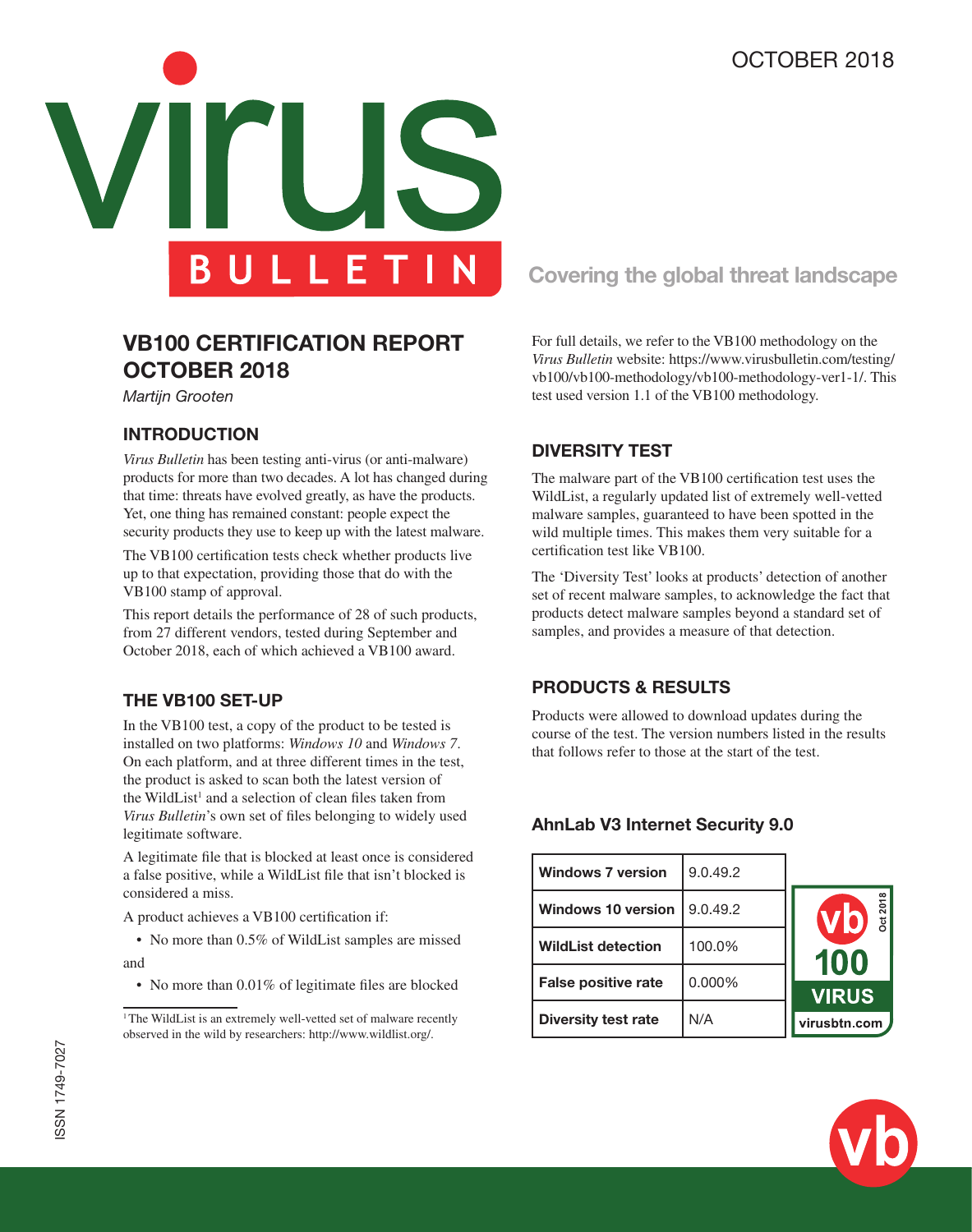### **Arcabit AntiVirus**

| <b>Windows 7 version</b>   | 2018.09.04 |                               |
|----------------------------|------------|-------------------------------|
| <b>Windows 10 version</b>  | 2018.09.05 | VC<br>$\overline{\mathbf{z}}$ |
| <b>WildList detection</b>  | 100.0%     | 100                           |
| <b>False positive rate</b> | 0.000%     | <b>VIRUS</b>                  |
| <b>Diversity test rate</b> | 99.52%     | virusbtn.com                  |

## **Avast Free Antivirus**

| <b>Windows 7 version</b>   | 18.6.2349 |              |
|----------------------------|-----------|--------------|
| <b>Windows 10 version</b>  | 18.6.2349 | Det 201      |
| <b>WildList detection</b>  | 100.0%    | 100          |
| <b>False positive rate</b> | 0.000%    | <b>VIRUS</b> |
| <b>Diversity test rate</b> | 99.64%    | virusbtn.com |

## **AVG Internet Security**

| <b>Windows 7 version</b>   | 18.6.3066 |                               |
|----------------------------|-----------|-------------------------------|
| <b>Windows 10 version</b>  | 18.6.3066 | <b>Det 201</b><br><b>Vi</b> o |
| <b>WildList detection</b>  | 100.0%    | 100                           |
| <b>False positive rate</b> | 0.000%    | <b>VIRUS</b>                  |
| <b>Diversity test rate</b> | 99.64%    | virusbtn.com                  |

**Oct 2018**

## **Cyren Command Anti-Malware**

| <b>Windows 7 version</b>   | 5.1.38 |                              |
|----------------------------|--------|------------------------------|
| <b>Windows 10 version</b>  | 5.1.38 | <b>Dct 2018</b><br><b>VO</b> |
| <b>WildList detection</b>  | 100.0% | 100                          |
| <b>False positive rate</b> | 0.003% | <b>VIRUS</b>                 |
| <b>Diversity test rate</b> | 99.17% | virusbtn.com                 |

## **Defenx Security Suite**

| <b>Windows 7 version</b>   | 15.1.0111 |                        |
|----------------------------|-----------|------------------------|
|                            |           |                        |
| <b>Windows 10 version</b>  | 15.1.0111 | <b>Dct 2018</b><br>VI) |
| <b>WildList detection</b>  | 100.0%    | 100                    |
| <b>False positive rate</b> | 0.001%    | <b>VIRUS</b>           |
| <b>Diversity test rate</b> | 98.33%    | virusbtn.com           |

### **Emsisoft Anti-Malware**

| <b>Windows 7 version</b>   | 2018.8.0.9810 |                       |
|----------------------------|---------------|-----------------------|
| <b>Windows 10 version</b>  | 2018.8.0.8910 | <b>Dct 2018</b><br>VC |
| <b>WildList detection</b>  | 100.0%        | 100                   |
| <b>False positive rate</b> | 0.000%        | <b>VIRUS</b>          |
| <b>Diversity test rate</b> | 99.64%        | virusbtn.com          |

## **eScan Internet Security Suite for Windows**

| <b>Windows 7 version</b>   | 14.0.1400.2029 |                      |
|----------------------------|----------------|----------------------|
| <b>Windows 10 version</b>  | 14.0.1400.2029 | <b>Dct 201</b><br>Vb |
| <b>WildList detection</b>  | 100.0%         | 100                  |
| <b>False positive rate</b> | 0.000%         | <b>VIRUS</b>         |
| <b>Diversity test rate</b> | 99.88%         | virusbtn.com         |

## **ESET Internet Security**

| <b>Windows 7 version</b>   | 11.2.49.0 |        |
|----------------------------|-----------|--------|
| Windows 10 version         | 11.2.49.0 |        |
| <b>WildList detection</b>  | 100.0%    |        |
| <b>False positive rate</b> | 0.000%    | WI :   |
| <b>Diversity test rate</b> | 100.00%   | virusb |



**Oct 2018**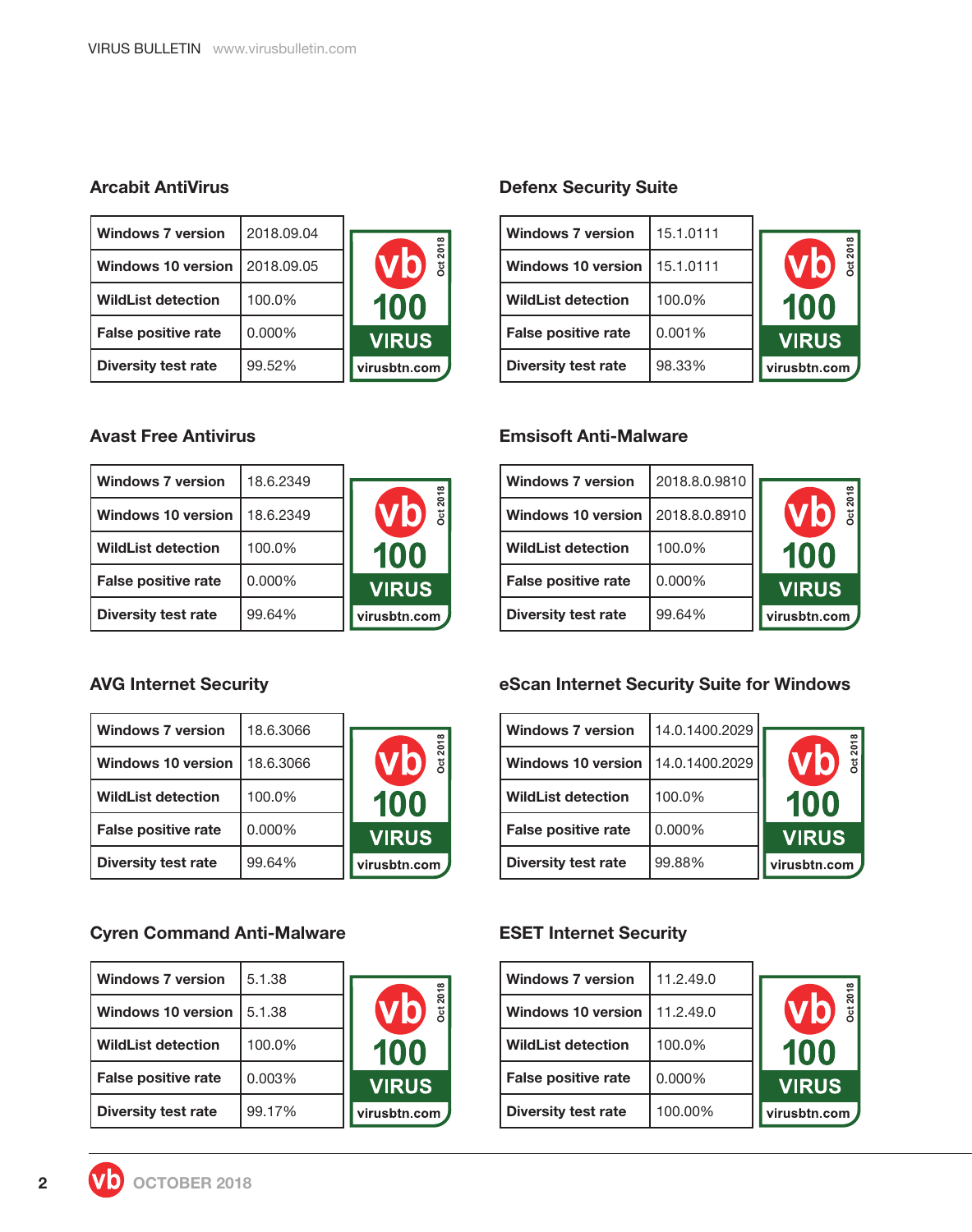**Oct 2018**

## **ESTsecurity ALYac**

| <b>Windows 7 version</b>   | 3.0.1.3 |                       |
|----------------------------|---------|-----------------------|
| <b>Windows 10 version</b>  | 3.0.1.3 | <b>Dct 2018</b><br>VD |
| <b>WildList detection</b>  | 100.0%  | 100                   |
| <b>False positive rate</b> | 0.000%  | <b>VIRUS</b>          |
| <b>Diversity test rate</b> | 99.52%  | virusbtn.com          |

## **Faronics Anti-Virus**

| <b>Windows 7 version</b>   | 4.12.3102.401 |                |
|----------------------------|---------------|----------------|
| <b>Windows 10 version</b>  | 4.12.3102.401 | Oct 2018<br>VD |
| <b>WildList detection</b>  | 100.0%        | 100            |
| <b>False positive rate</b> | 0.005%        | <b>VIRUS</b>   |
| <b>Diversity test rate</b> | 100.00%       | virusbtn.com   |

## **FireEye Endpoint Security**

| <b>Windows 7 version</b>   | 26.21.8 |              |
|----------------------------|---------|--------------|
| Windows 10 version 1       | 26.21.8 | Oct 2018     |
| <b>WildList detection</b>  | 100.0%  | 100          |
| <b>False positive rate</b> | 0.000%  | <b>VIRUS</b> |
| <b>Diversity test rate</b> | 99.52%  | virusbtn.com |

## **Fortinet FortiClient**

| <b>Windows 7 version</b>   | 5.6.2.1117 |               |
|----------------------------|------------|---------------|
| <b>Windows 10 version</b>  | 5.6.2.1117 | Dct 201<br>VI |
| <b>WildList detection</b>  | 100.0%     | 100           |
| <b>False positive rate</b> | 0.000%     | <b>VIRUS</b>  |
| <b>Diversity test rate</b> | 99.88%     | virusbtn.com  |

#### **G DATA Antivirus**

| <b>Windows 7 version</b>   | 25.4.0.4 |                       |
|----------------------------|----------|-----------------------|
| <b>Windows 10 version</b>  | 25.4.0.4 | <b>Dct 2018</b><br>Vb |
| <b>WildList detection</b>  | 100.0%   | 100                   |
| <b>False positive rate</b> | 0.001%   | <b>VIRUS</b>          |
| <b>Diversity test rate</b> | 100.00%  | virusbtn.com          |

### **IKARUS anti.virus**

| <b>Windows 7 version</b>   | 2.19.9  |                              |
|----------------------------|---------|------------------------------|
| Windows 10 version         | 2.16.20 | <b>Dct 2018</b><br><b>Vi</b> |
| <b>WildList detection</b>  | 100.0%  | 100                          |
| <b>False positive rate</b> | 0.000%  | <b>VIRUS</b>                 |
| <b>Diversity test rate</b> | 97.98%  | virusbtn.com                 |

## **K7 Total Security**

| <b>Windows 7 version</b>   | 15.1.0342 |                              |
|----------------------------|-----------|------------------------------|
| Windows 10 version 1       | 15.1.0342 | <b>Oct 2018</b><br><b>Vb</b> |
| <b>WildList detection</b>  | 100.0%    | 100                          |
| <b>False positive rate</b> | 0.001%    | <b>VIRUS</b>                 |
| <b>Diversity test rate</b> | 98.45%    | virusbtn.com                 |

### **Kaspersky Endpoint Security 10 for Windows**

| <b>Windows 7 version</b>   | 11.0.0.6499 |                             |
|----------------------------|-------------|-----------------------------|
| Windows 10 version         | 11.0.0.6499 | V0<br>$\overline{\text{c}}$ |
| <b>WildList detection</b>  | 100.0%      | 100                         |
| <b>False positive rate</b> | 0.000%      | <b>VIRUS</b>                |
| <b>Diversity test rate</b> | 99.76%      | virusbtn.com                |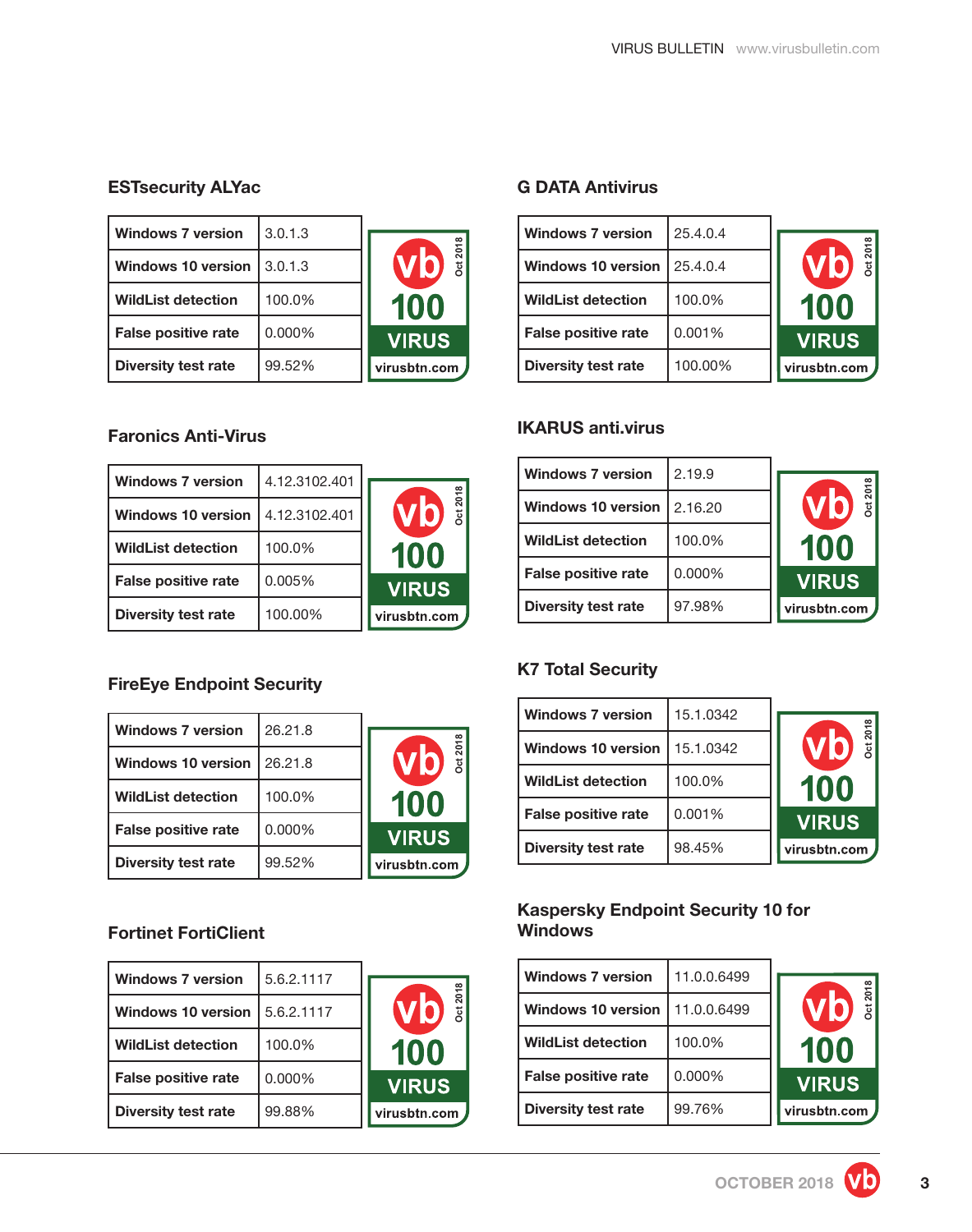### **NANO Antivirus**

| <b>Windows 7 version</b>   | 1.0.126.89281 |                |
|----------------------------|---------------|----------------|
| <b>Windows 10 version</b>  | 1.0.126.89281 | Vb<br><b>b</b> |
| <b>WildList detection</b>  | 100.0%        | 100            |
| <b>False positive rate</b> | 0.001%        | <b>VIRUS</b>   |
| <b>Diversity test rate</b> | 99.76%        | virusbtn.com   |

## **Rising Security Cloud Client**

| <b>Windows 7 version</b>   | 3.0.0.82 |                             |
|----------------------------|----------|-----------------------------|
| <b>Windows 10 version</b>  | 3.0.0.82 | <b>Dct 201</b><br><b>VO</b> |
| <b>WildList detection</b>  | 100.0%   | 100                         |
| <b>False positive rate</b> | 0.000%   | <b>VIRUS</b>                |
| <b>Diversity test rate</b> | 77.86%   | virusbtn.com                |

## **SafeCentral Security Suite**

| <b>Windows 7 version</b>   | 2.0.1430 |                      |
|----------------------------|----------|----------------------|
| Windows 10 version         | 2.0.1430 | <b>Dct 201</b><br>VC |
| <b>WildList detection</b>  | 100.0%   | 100                  |
| <b>False positive rate</b> | 0.000%   | <b>VIRUS</b>         |
| <b>Diversity test rate</b> | 100.00%  | virusbtn.com         |

## **TACHYON Endpoint Security**

| <b>Windows 7 version</b>   | 5.0.0.57 |               |
|----------------------------|----------|---------------|
| <b>Windows 10 version</b>  | 5.0.0.57 | Det 201<br>Vb |
| <b>WildList detection</b>  | 100.0%   | 100           |
| <b>False positive rate</b> | 0.006%   | <b>VIRUS</b>  |
| Diversity test rate        | 99.76%   | virusbtn.com  |

#### **TeamViewer ITbrain Anti-Malware**

| <b>Windows 7 version</b>   | 1.0.105328 |                       |
|----------------------------|------------|-----------------------|
| <b>Windows 10 version</b>  | 1.0.105328 | <b>Dct 2018</b><br>VD |
| <b>WildList detection</b>  | 100.0%     | 100                   |
| <b>False positive rate</b> | 0.000%     | <b>VIRUS</b>          |
| <b>Diversity test rate</b> | 99.52%     | virusbtn.com          |

### **Tencent PC Manager**

**Oct 2018**

| <b>Windows 7 version</b>   | 12.3.26577.901 |                       |
|----------------------------|----------------|-----------------------|
| <b>Windows 10 version</b>  | 12.3.26577.901 | <b>Dct 2018</b><br>Vb |
| <b>WildList detection</b>  | 100.0%         | 100                   |
| <b>False positive rate</b> | $0.000\%$      | <b>VIRUS</b>          |
| <b>Diversity test rate</b> | 100.00%        | virusbtn.com          |

### **Total Defense Premium**

| <b>Windows 7 version</b>   | 9.0.0.747 |                                          |
|----------------------------|-----------|------------------------------------------|
| <b>Windows 10 version</b>  | 9.0.0.747 | $\overline{201}$<br>Vb<br>$\overline{5}$ |
| <b>WildList detection</b>  | 100.0%    | 100                                      |
| <b>False positive rate</b> | 0.000%    | <b>VIRUS</b>                             |
| <b>Diversity test rate</b> | 99.52%    | virusbtn.com                             |

#### **TotalAV**

| <b>Windows 7 version</b>   | 4.6.19 |  |
|----------------------------|--------|--|
| Windows 10 version         | 4.9.36 |  |
| <b>WildList detection</b>  | 99.9%  |  |
| <b>False positive rate</b> | 0.000% |  |
| <b>Diversity test rate</b> | N/A    |  |



**Oct 2018**